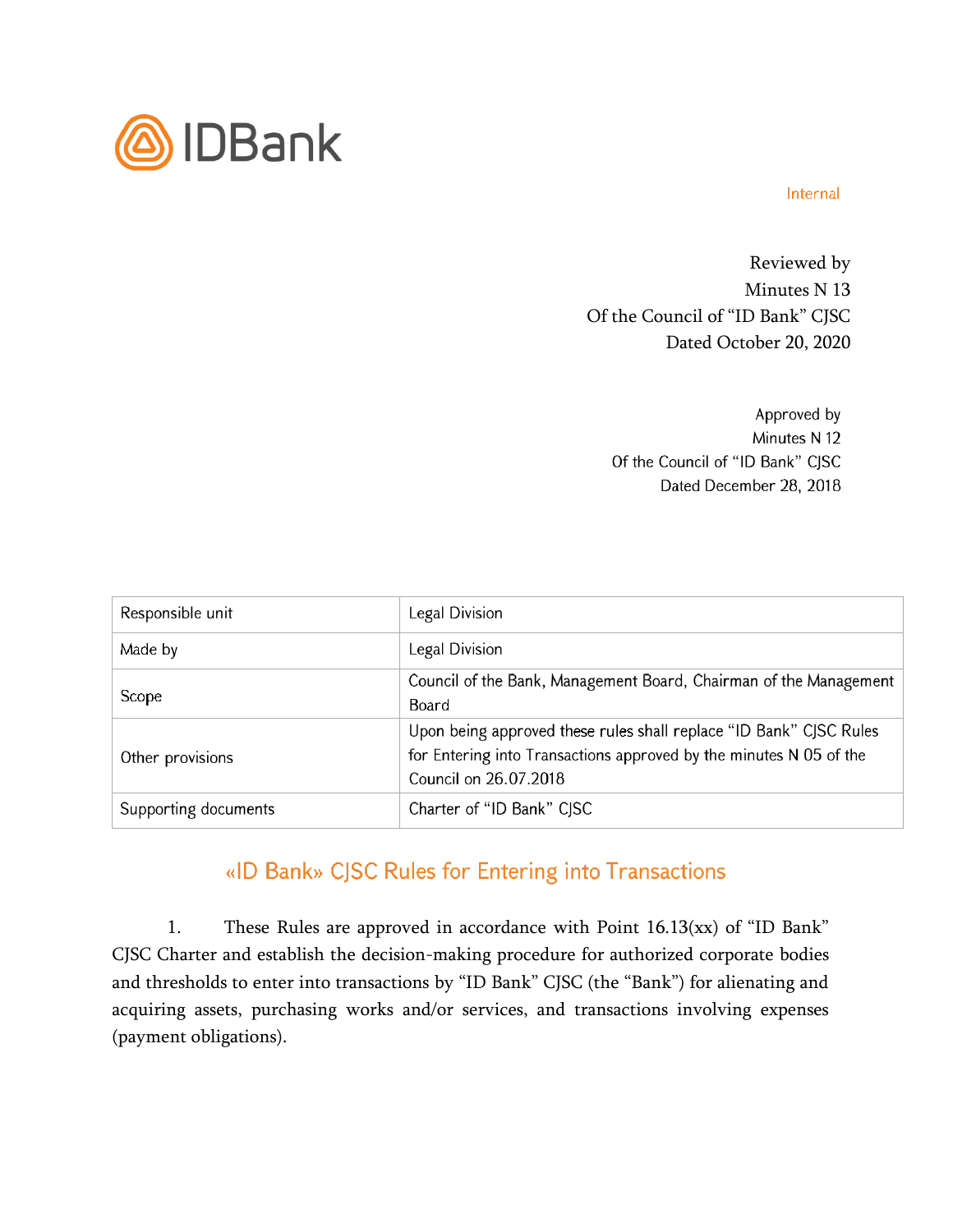| <b>DBank</b>                                        |                              |           |             |         |
|-----------------------------------------------------|------------------------------|-----------|-------------|---------|
| «ID Bank» CJSC Rules for Entering into Transactions | Effective date<br>08.01.2019 | Edition 1 | Page<br>2/8 | nternal |

2. Real estate owned by the Bank shall be alienated, or transactions leading to the alienation of real estate owned by the Bank (e.g. pledge, lease with an option to purchase), with the exception of transactions for realizing, as a pledge, the collateral through direct sale or auction in case of the foreclosure of the collateral, shall be executed pursuant to the following rules:

2.1. real estate with a market value less than 100,000,000 (one hundred million) Armenian drams or its equivalent in foreign currency shall be alienated by the Chairman of the Management Board of the Bank under the terms determined by the Chairman of the Management Board;

2.2. real estate with a market value greater than 100,000,000 (one hundred million) Armenian drams or its equivalent in foreign currency, but less than 250,000,000 (two hundred and fifty million) Armenian drams or its equivalent in foreign currency shall be alienated upon a decision of the Management Board of the Bank (which shall include the significant terms of the transaction);

2.3. real estate with a market value greater than 250,000,000 (two hundred and fifty million) Armenian drams or its equivalent in foreign currency shall be alienated upon a decision of the Council of the Bank (which shall include the significant terms of the transaction);

2.4. notwithstanding the thresholds specified in Points 2.1., 2.2. and 2.3. of these Rules, in all cases where the alienation of property may result in losses to the Bank in the amount equal to or greater than 25 (twenty-five) percent of the book value of the property, the decision on alienating the property (which shall include the significant terms of the transaction) shall be taken by the Council of the Bank.

For the purposes of this Point, losses shall mean the negative difference between the book value of property and the contract price. The appraisal of the book value of property shall be provided upon the request of the counterparty to a transaction.

3. The Bank shall acquire the ownership of real estate, or the transactions leading to such acquisition (e.g. lease with an option to purchase), with the exception of transactions for accepting property as collateral, shall be executed pursuant to the following rules: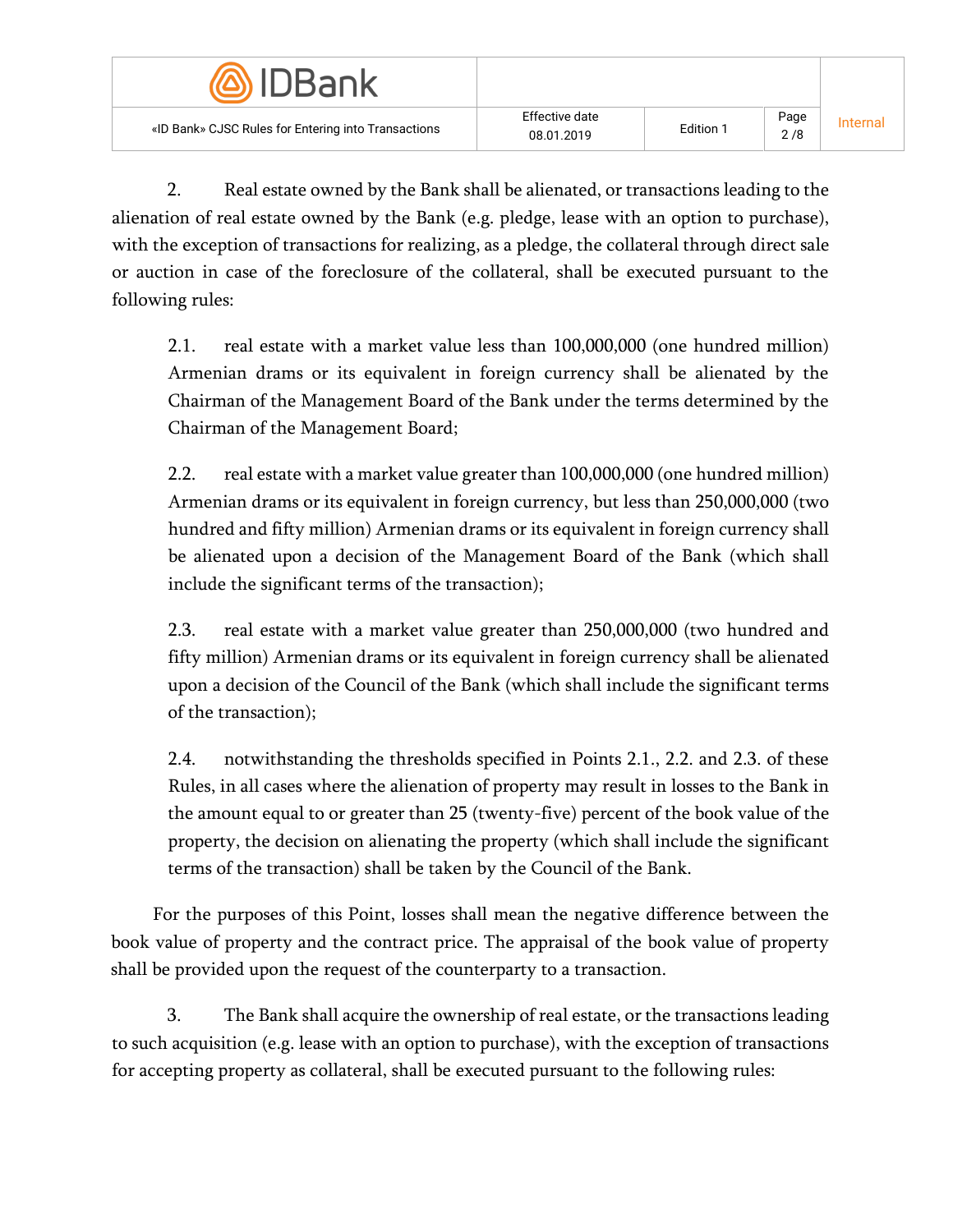| <b><i>AIDBank</i></b>                               |                              |                  |             |          |
|-----------------------------------------------------|------------------------------|------------------|-------------|----------|
| «ID Bank» CJSC Rules for Entering into Transactions | Effective date<br>08.01.2019 | <b>Edition 1</b> | Page<br>3/8 | Internal |

3.1. transactions for acquiring real estate with a market value less than 250,000,000 (two hundred and fifty million) Armenian drams or its equivalent in foreign currency shall be entered into by the Chairman of the Management Board of the Bank under the terms determined by the Chairman of the Management Board;

3.2. decision on acquiring real estate with a market value greater than 250,000,000 (two hundred and fifty million) Armenian drams or its equivalent in foreign currency, but less than 500,000,000 (five hundred million) Armenian drams or its equivalent in foreign currency (which shall include the significant terms of the transaction) shall be taken by the Management Board of the Bank;

3.3. decision on acquiring real estate with a market value greater than 500,000,000 (five hundred million) Armenian drams or its equivalent in foreign currency (which shall include the significant terms of the transaction) shall be taken by the Council of the Bank.

4․ Transactions for assignment of loans provided by the Bank (assignment of claim) or for purchasing the right to claim in relation to loans and borrowings provided by other persons shall be executed pursuant to the following rules:

4.1. transactions for less than 250,000,000 (two hundred and fifty million) Armenian drams or its equivalent in foreign currency shall be executed upon a decision of the Management Board of the Bank, which shall also include the significant terms of the transaction, while transactions for purchase shall be executed upon a decision of the Management Board of the Bank;

4.2. transactions for greater than 250,000,000 (two hundred and fifty million) Armenian drams or its equivalent in foreign currency shall be executed upon a decision of the Council of the Bank, which shall also include the significant terms of the transaction.

5. All transactions involving derivative financial instruments, with the exception of foreign currency or interest rate swaps and forwards for a term less than three months, shall be executed upon a decision of the Management Board of the Bank, which shall include the significant terms of those transactions.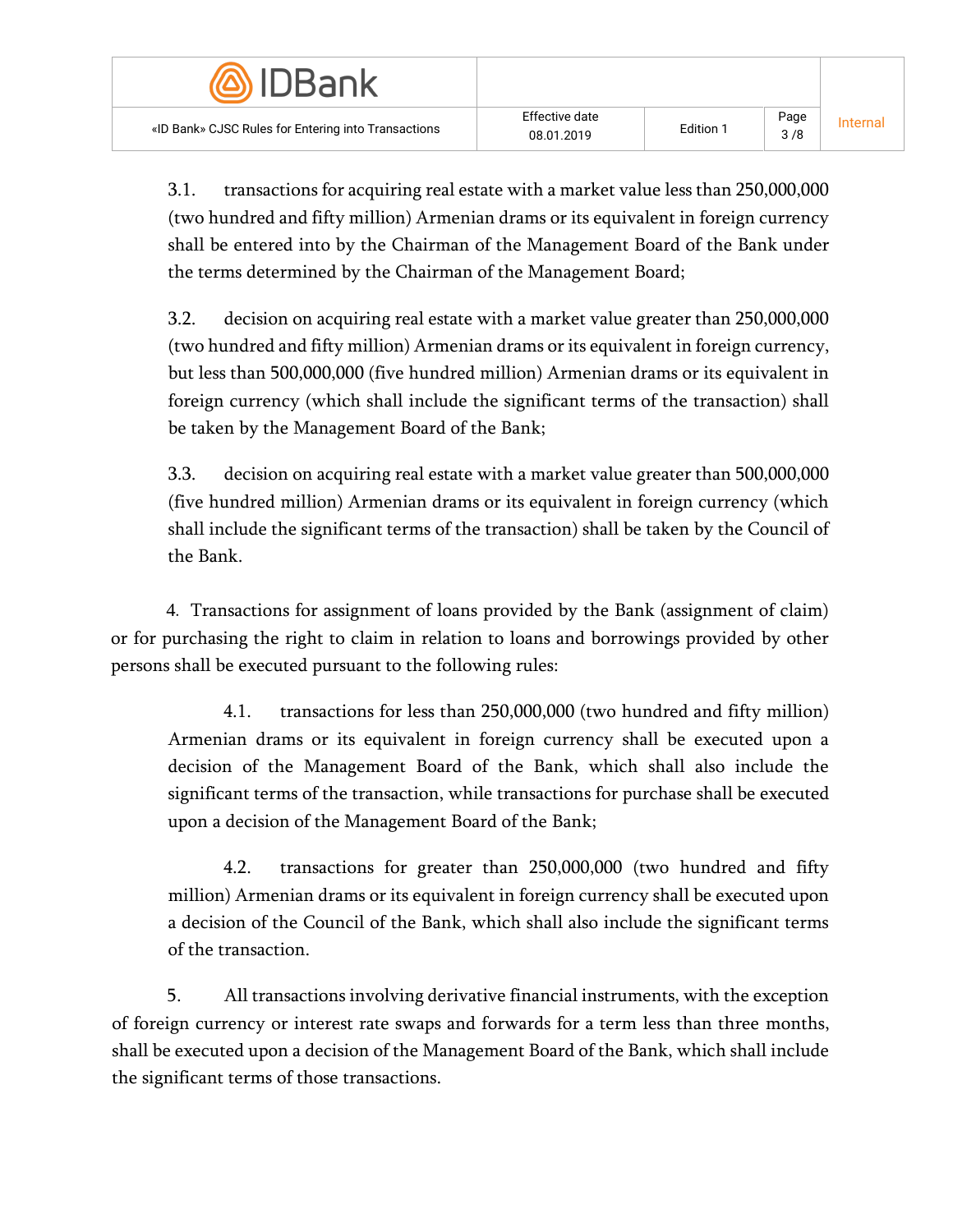| <b>DBank</b>                                        |                              |           |             |         |
|-----------------------------------------------------|------------------------------|-----------|-------------|---------|
| «ID Bank» CJSC Rules for Entering into Transactions | Effective date<br>08.01.2019 | Edition 1 | Page<br>4/8 | Interna |

6. All transactions in securities or involving securities, with the exception of the securities issued by the Bank, as well as transactions entered into with the Central Bank of the Republic of Armenia and the Ministry of Finance of the Republic of Armenia, shall be executed in line with the following thresholds:

6.1. transactions for less than 250,000,000 (two hundred and fifty million) Armenian drams or its equivalent in foreign currency shall be entered into by the Chairman of the Management Board of the Bank;

6.2. transactions for greater than 250,000,000 (two hundred and fifty million) Armenian drams or its equivalent in foreign currency shall be executed upon a decision of the Council of the Bank, which shall include the significant terms of those transactions.

7. All transactions in state securities of the Republic of Armenia or involving such securities (with the exception of repo transactions which are not restricted) shall be executed in line with the following thresholds:

7.1. transactions for less than 1,000,000,000 (one billion) Armenian drams or its equivalent in foreign currency shall be entered into by the Chairman of the Management Board of the Bank;

7.2. transactions for greater than 1,000,000,000 (one billion) Armenian drams or its equivalent in foreign currency, but less than 1,500,000,000 (one billion five hundred million) Armenian drams or its equivalent in foreign currency shall be executed upon a decision of the Management Board of the Bank, which shall include the significant terms of those transactions.

7.3. transactions for greater than 1,500,000,000 (one billion five hundred million) Armenian drams or its equivalent in foreign currency shall be executed upon a decision of the Council of the Bank, which shall include the significant terms of those transactions.

8. All transactions entered into by the Bank, which provide for or may result in: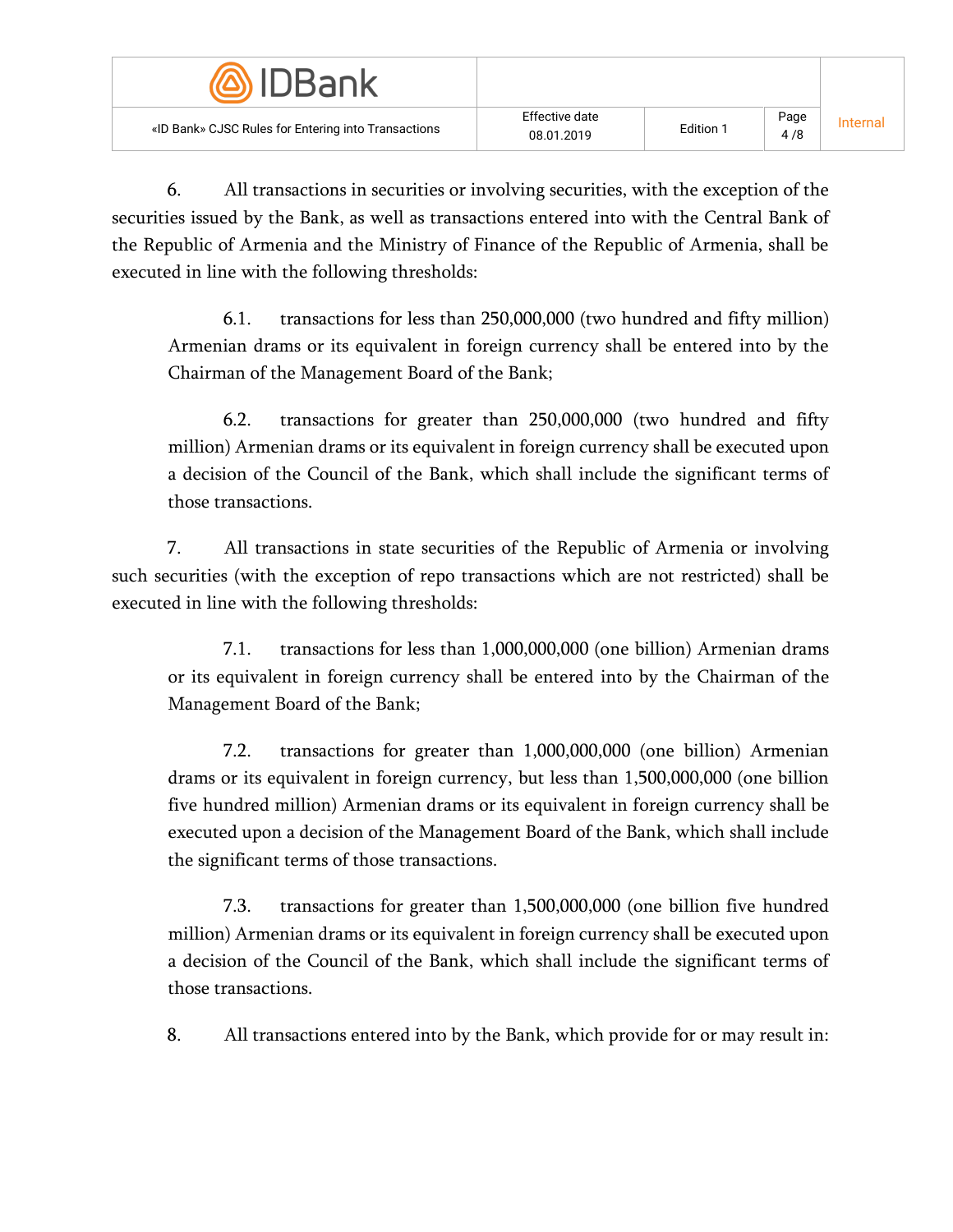| <u>wuuBanka w</u>                                   |                              |           |             |          |
|-----------------------------------------------------|------------------------------|-----------|-------------|----------|
| «ID Bank» CJSC Rules for Entering into Transactions | Effective date<br>08.01.2019 | Edition 1 | Page<br>5/8 | Internal |

8.1. penalties less than 250,000,000 (two hundred and fifty million) Armenian drams or its equivalent in foreign currency or other liability in that amount for the Bank, shall be executed upon a decision of the Chairman of the Management Board of the Bank;

8.2. penalties greater than 250,000,000 (two hundred and fifty million) Armenian drams or its equivalent in foreign currency or other liability in that amount for the Bank, shall be executed upon a decision of the Council of the Bank, which shall also include the significant terms of the transaction.

9. Transactions for alienation or resulting in alienation by the Bank of objects of intellectual property or means of identification of the Bank, transactions resulting in rights of use by third parties of objects of intellectual property or means of identification of the Bank or any other rights of third parties in relation thereto shall be executed upon a decision of the Council of the Bank.

10. Transactions not relating to acquisition of assets by the Bank, that is transactions for purchasing works and/or services (including advisory services) shall be executed as follows:

10.1. transactions for less than 150,000,000 (one hundred and fifty million) Armenian drams or its equivalent in foreign currency shall be entered into by the Chairman of the Management Board;

10.2. transactions for greater than 150,000,000 (one hundred and fifty million) Armenian drams or its equivalent in foreign currency, but less than 250,000,000 (two hundred and fifty million) Armenian drams or its equivalent in foreign currency shall be executed upon a decision of the Management Board of the Bank, which shall also approve the significant terms of the transaction;

10.3. transactions for greater than 250,000,000 (two hundred and fifty million) Armenian drams or its equivalent in foreign currency shall be executed upon a decision of the Council of the Bank, which shall also approve the significant terms of the transaction.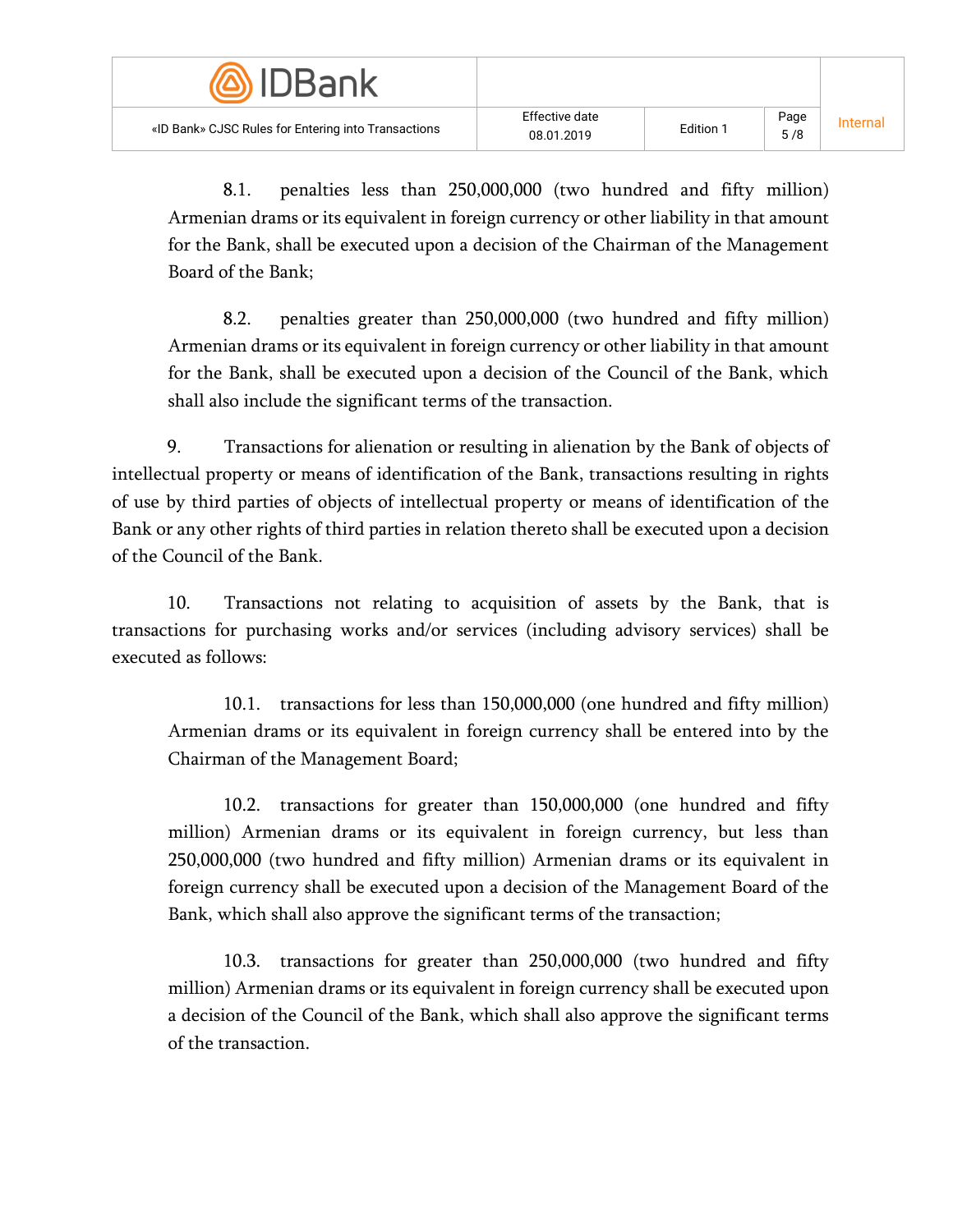| <b><i>SIDBank</i></b>                               |                              |           |             |         |
|-----------------------------------------------------|------------------------------|-----------|-------------|---------|
| «ID Bank» CJSC Rules for Entering into Transactions | Effective date<br>08.01.2019 | Edition 1 | Page<br>6/8 | nternal |

11. All financing transactions of the Bank for greater than 2,500,000,000 (two billion and five hundred million) Armenian drams or its equivalent in foreign currency or for a term greater than three years (with the exception of children's contribution) shall be executed upon a decision of the Council of the Bank, which shall also approve the significant terms of the transaction.

12. The Bank shall provide unsecured financing to other banks and credit organizations and shall restructure the financing in line with the following thresholds:

12.1. transactions for less than 1,000,000,000 (one billion) Armenian drams or its equivalent in foreign currency shall be entered into by the Chairman of the Management

Board of the Bank;

12.2. transactions for greater than 1,000,000,000 (one billion) Armenian drams or its equivalent in foreign currency shall be executed upon a decision of the Management Board of the Bank, which shall include the significant terms of those transactions.

13. The Bank shall execute transactions for acquisition of pledged property as a result of foreclosure, with the execution of transactions for acquisition of property through public auction, as follows:

13.1. transactions for acquisition of real estate with a market value less than 250,000,000 (two hundred and fifty million) Armenian drams or its equivalent in foreign currency shall be entered into by the Chairman of the Management Board of the Bank under the terms determined by the Chairman of the Management Board;

13.2. decision for acquisition of real estate with a market value greater than 250,000,000 (two hundred and fifty million) Armenian drams or its equivalent in foreign currency, but less than 500,000,000 (five hundred million) Armenian drams or its equivalent in foreign currency (which shall include the significant terms of the transaction) shall be taken by the Management Board of the Bank;

13.3. decision for acquisition of real estate with a market value greater than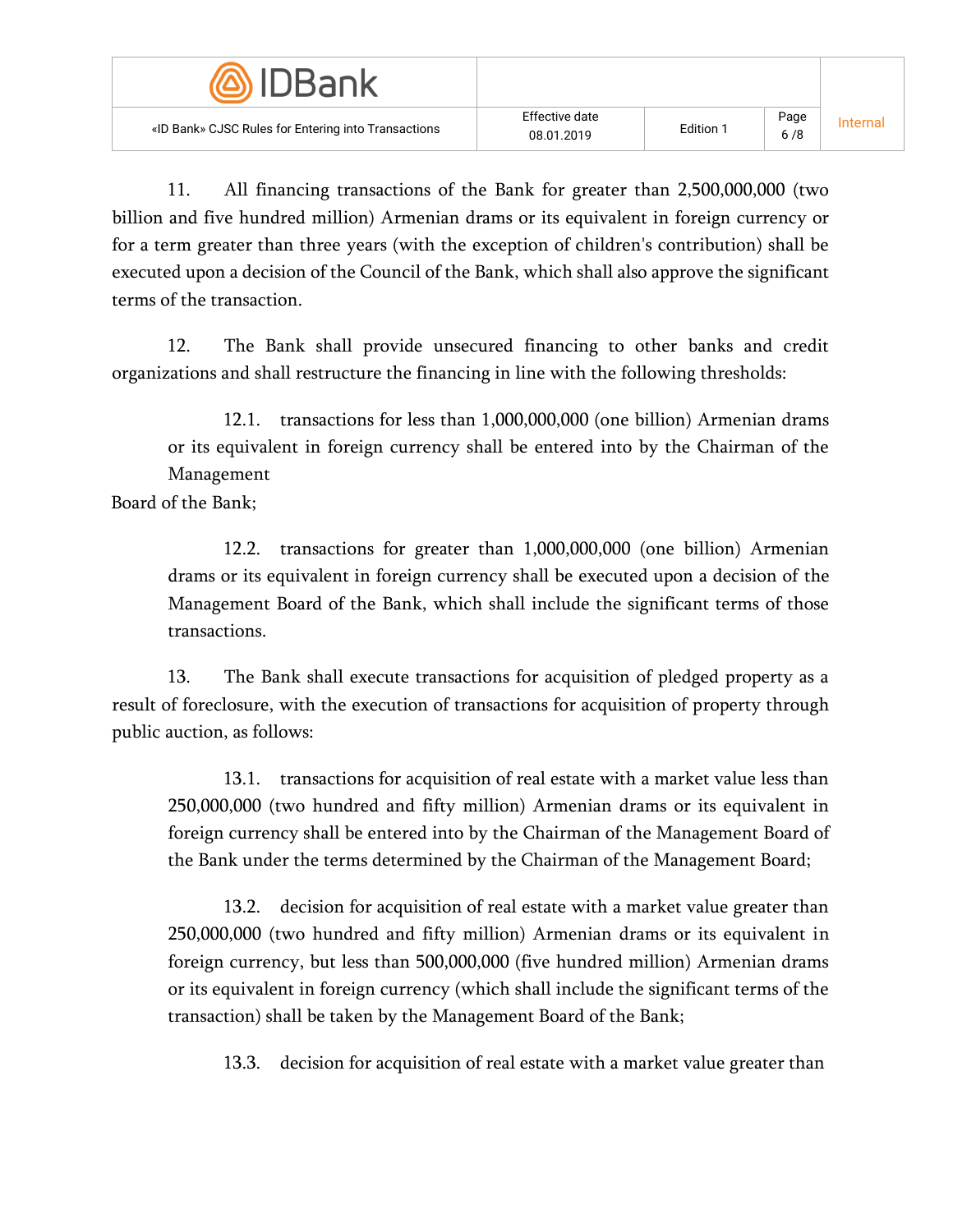| <b>MDBank</b>                                       |                              |           |             |          |
|-----------------------------------------------------|------------------------------|-----------|-------------|----------|
| «ID Bank» CJSC Rules for Entering into Transactions | Effective date<br>08.01.2019 | Edition 1 | Page<br>7/8 | Internal |

500,000,000 (five hundred million) Armenian drams or its equivalent in foreign currency (which shall include the significant terms of the transaction) shall be taken by the Council of the Bank.

14. Movable property owned by the Bank which is not specified in other Points of these Rules shall be alienated, or the transactions leading to the alienation of such movable property (e.g. pledge, lease with an option to purchase, assignment of claim), as well as two or more related transactions shall be executed as follows:

14.1. assets with a book value less than 5,000,000 (five million) Armenian drams or its equivalent in foreign currency shall be alienated by the Chairman of the Management Board of the Bank;

14.2. assets with a book value greater than 5,000,000 (five million) Armenian drams or its equivalent in foreign currency, but less than 50,000,000 (fifty million) Armenian drams or its equivalent in foreign currency shall be alienated upon a decision of the Management Board of the Bank, which shall include the significant terms of the transaction;

14.3. fixed assets with a book value greater than 50,000,000 (fifty million) Armenian drams or its equivalent in foreign currency shall be alienated upon a decision of the Council of the Bank, which shall also include the significant terms of the transaction.

15. The restrictions under these Rules shall also extend to identical and/or related transactions which, for the purposes of these Rules, shall be considered a single transaction. For the purposes of these Rules, identical and/or related transactions shall mean the transactions in relation to two or more similar subject matters entered into within three months and with the same counterparty or an affiliated person of the given counterparty (Republic of Armenia Law on Banks and Banking, Article 8(1)).

16. These Rules do not extend to provision of loans, acceptance of deposits, placement of securities by the Bank under the commonly applicable terms during its regular activities (terms published on the Bank's website), as well as to transactions for assigning the debt owned to the Bank, which are regulated by the relevant internal legal acts of the Bank.